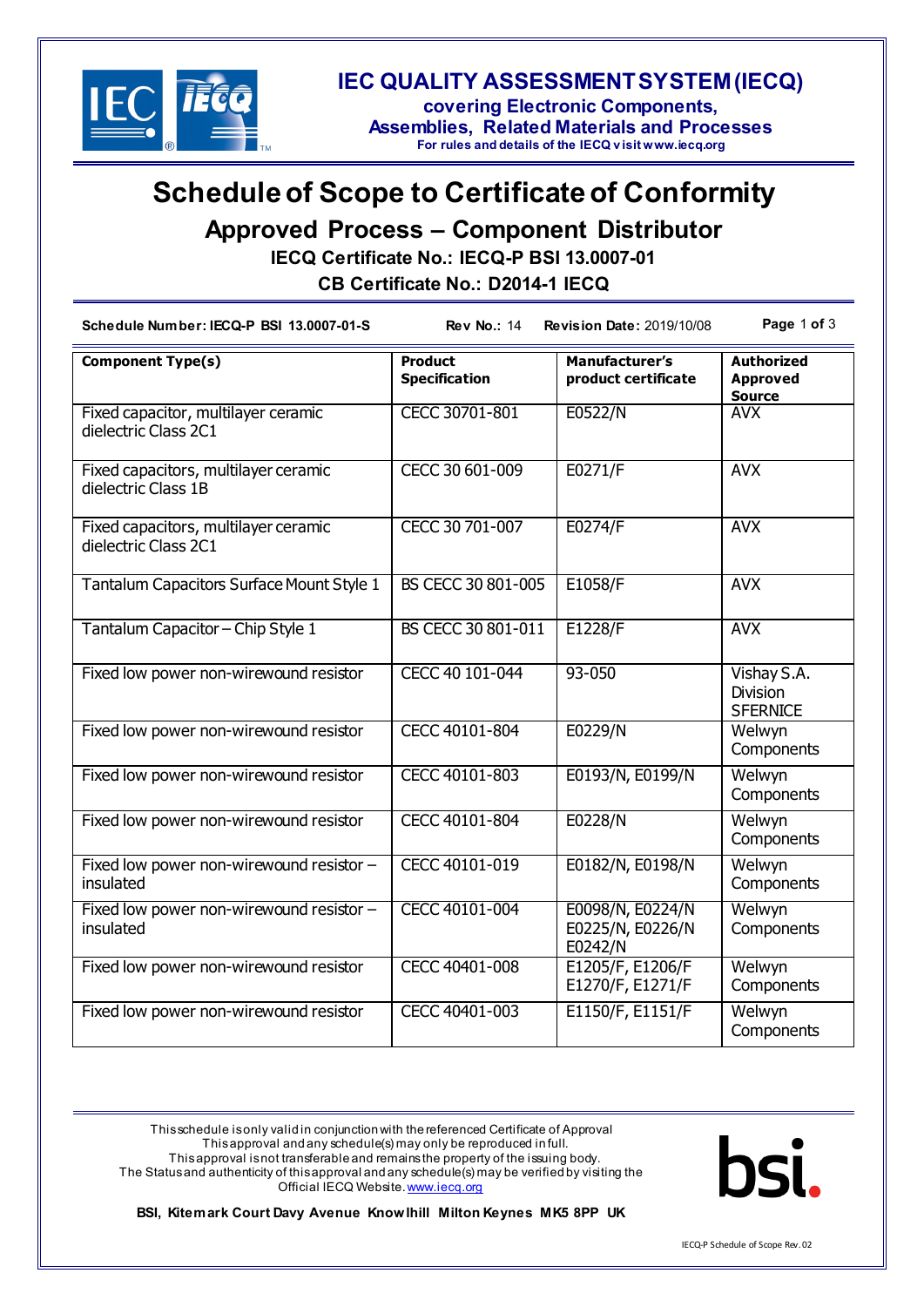

### **IEC QUALITY ASSESSMENT SYSTEM (IECQ)**

**covering Electronic Components, Assemblies, Related Materials and Processes**

**For rules and details of the IECQ v isit www.iecq.org**

# **Schedule of Scope to Certificate of Conformity**

**Approved Process – Component Distributor**

**IECQ Certificate No.: IECQ-P BSI 13.0007-01**

**CB Certificate No.: D2014-1 IECQ**

**Schedule Number: IECQ-P BSI 13.0007-01-S Rev No.:** 14 **Revision Date:** 2019/10/08 **Page** 2 **of** 3

| <b>Component Type(s)</b>                                           | <b>Product</b><br><b>Specification</b> | <b>Manufacturer's</b><br>product certificate | <b>Authorized</b><br><b>Approved</b><br><b>Source</b> |
|--------------------------------------------------------------------|----------------------------------------|----------------------------------------------|-------------------------------------------------------|
| Fixed low power non-wirewound surface<br>mounting (chip) resistors | CECC 40401-004                         | E1267/F, E1268/F                             | Welwyn<br>Components                                  |
| Fixed capacitor, tantalum electrolytic                             | BS CECC 30202-001                      | 05-002                                       | Vishay                                                |
| Fixed capacitor, tantalum electrolytic                             | CECC 30202-002                         | $01 - 010$                                   | Vishay                                                |
| Fixed capacitor, tantalum electrolytic                             | BS CECC 30 202-005                     | 05-003                                       | Vishay                                                |
| Fixed capacitor, tantalum electrolytic                             | CECC 30 201-002                        | 04-003                                       | Vishay                                                |
| Fixed capacitor, tantalum electrolytic                             | CECC 30 201-005                        | 04-001                                       | Vishay                                                |
| Fixed capacitor, tantalum electrolytic                             | BS CECC 30 201-001<br>CECC 30 201-029  | $04 - 002$                                   | Vishay                                                |
| Fixed capacitor, tantalum electrolytic                             | CECC 30 202-004                        | 05-004                                       | Vishay                                                |
| Fixed capacitor, tantalum electrolytic                             | CECC 302 01-032                        | E1256/F                                      | <b>AVX</b>                                            |
| Fixed power wirewound non-insulated<br>resistor                    | CECC 40201-002                         | E0095/N, E0096/N<br>E0099/N                  | Welwyn<br>Components                                  |
| Fixed power wirewound insulated resistor                           | CECC 40203-006                         | E1165/F, E1166/F                             | Welwyn<br>Components                                  |
| Fixed capacitors, multilayer ceramic chip                          | QC 32100-C001<br>QC 32100-A001         | E1290/F                                      | <b>Knowles</b><br>Electronics<br>(Suzhou)             |

This schedule is only valid in conjunction with the referenced Certificate of Approval This approval and any schedule(s) may only be reproduced in full. This approval is not transferable and remains the property of the issuing body. The Status and authenticity of this approval and any schedule(s) may be verified by visiting the Official IECQ Website[. www.iecq.org](http://www.iecq.org/)



**BSI, Kitemark Court Davy Avenue Knowlhill Milton Keynes MK5 8PP UK**

IECQ-P Schedule of Scope Rev. 02